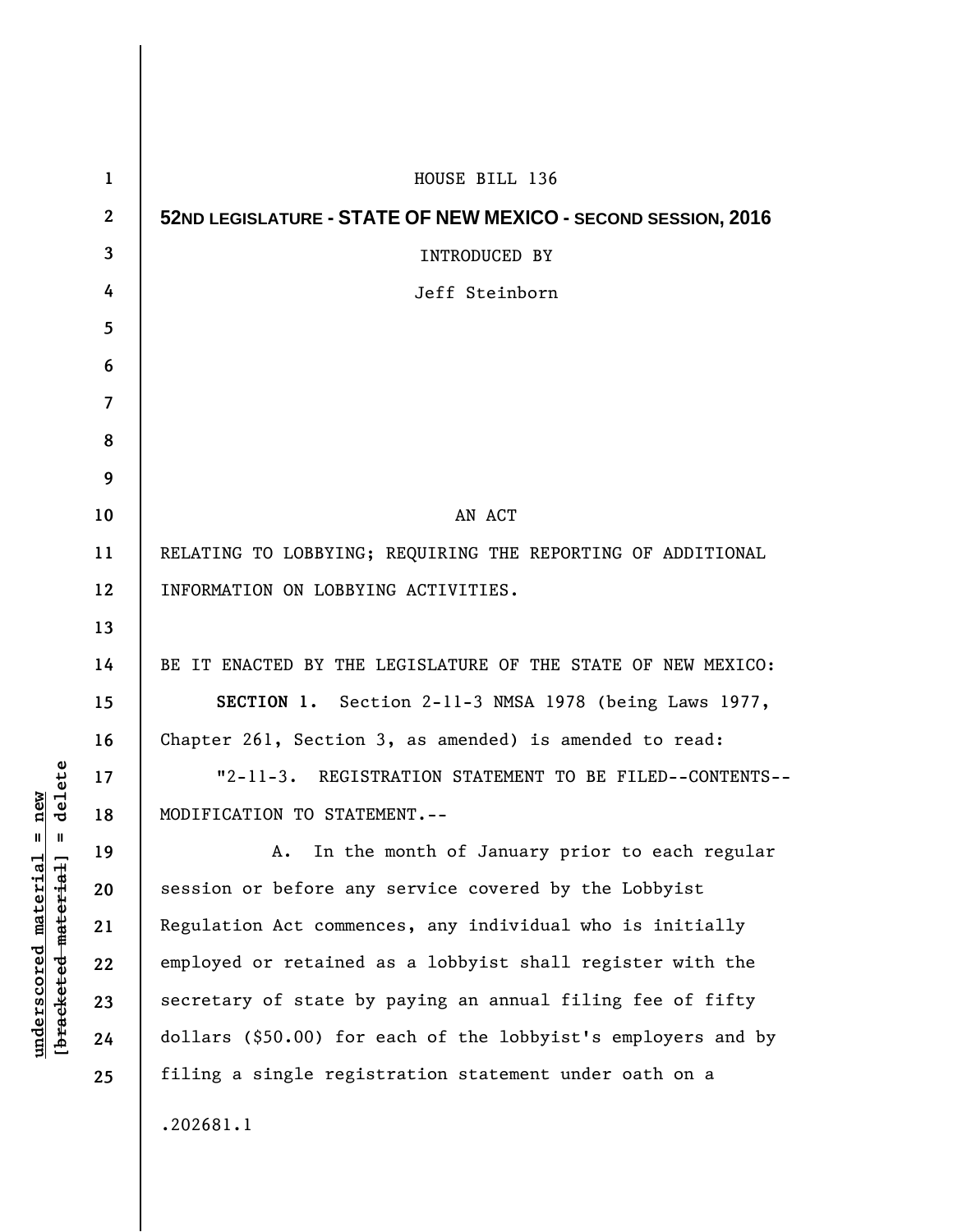**1** 

prescribed form showing:

**2 3 4 5 6 7 8 9 10 11 12 13 14**  (1) the lobbyist's full name, permanent business address and business address while lobbying; and (2) the name and address of each of the lobbyist's employers. B. No registration fee shall be required of individuals receiving only reimbursement of personal expenses and no other compensation or salary for lobbying. No expenditure statement required by Section 2-11-6 NMSA 1978 shall be required if the lobbyist anticipates making or incurring and makes or incurs no expenditures or political contributions under Section 2-11-6 NMSA 1978. The lobbyist shall indicate in the lobbyist's registration statement whether those circumstances apply to the lobbyist.

C. No more than five days after a registration is filed, the secretary of state shall publish the registration statement on the secretary of state's lobbying disclosure [web site] website.

D. For each employer listed in Paragraph (2) of Subsection A of this section, the lobbyist shall file the following information:

(1) a full disclosure of the sources of funds used for lobbying;

(2) a written statement from each of the lobbyist's employers authorizing the lobbyist to lobby on the .202681.1  $- 2 -$ 

 $\frac{1}{2}$  intereted material = delete **[bracketed material] = delete**  $underscored material = new$ **underscored material = new**

**24** 

**15** 

**16** 

**17** 

**18** 

**19** 

**20** 

**21** 

**22** 

**23** 

**25**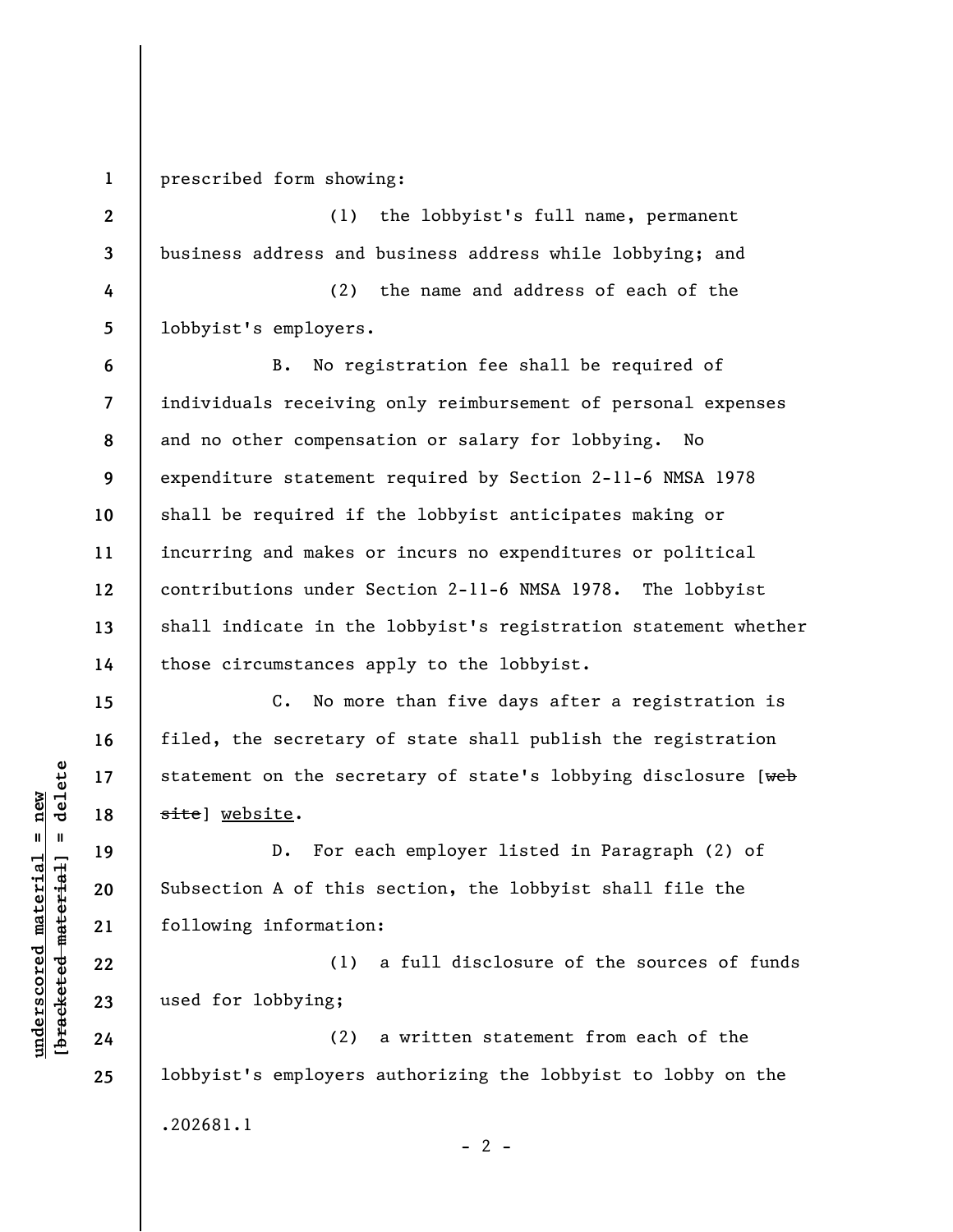**1**  employer's behalf;

**6** 

**7** 

**8** 

**9** 

**10** 

**11** 

**12** 

**13** 

**14** 

**15** 

**16** 

**17** 

**18** 

**19** 

**20** 

**21** 

**22** 

**23** 

**24** 

**25** 

**2 3 4 5**  (3) a brief description of the matters in reference to which the service is to be rendered, including the legislation and legislative or administrative issue for which the lobbyist is employed; and

(4) the name and address of the person, if other than the lobbyist or the lobbyist's employer, who will have custody of the accounts, bills, receipts, books, papers and documents required to be kept under the provisions of the Lobbyist Regulation Act.

E. For each succeeding year that an individual is employed or retained as a lobbyist by the same employer, and for whom all the information disclosed in the initial registration statement remains substantially the same, the lobbyist shall file a simple annual registration renewal in January and pay the fifty-dollar (\$50.00) filing fee for each of the lobbyist's employers together with a short, abbreviated prescribed form for renewal.

F. Whenever there is a modification of the facts required to be set forth by this section or there is a termination of the lobbyist's employment as a lobbyist before the end of the calendar year, the lobbyist shall notify the secretary of state within one month of such occurrence and shall furnish full information concerning the modification or termination. If the lobbyist's employment terminates at the .202681.1

 $\frac{1}{2}$  intereted material = delete **[bracketed material] = delete**  $underscored material = new$ **underscored material = new**

 $-3 -$